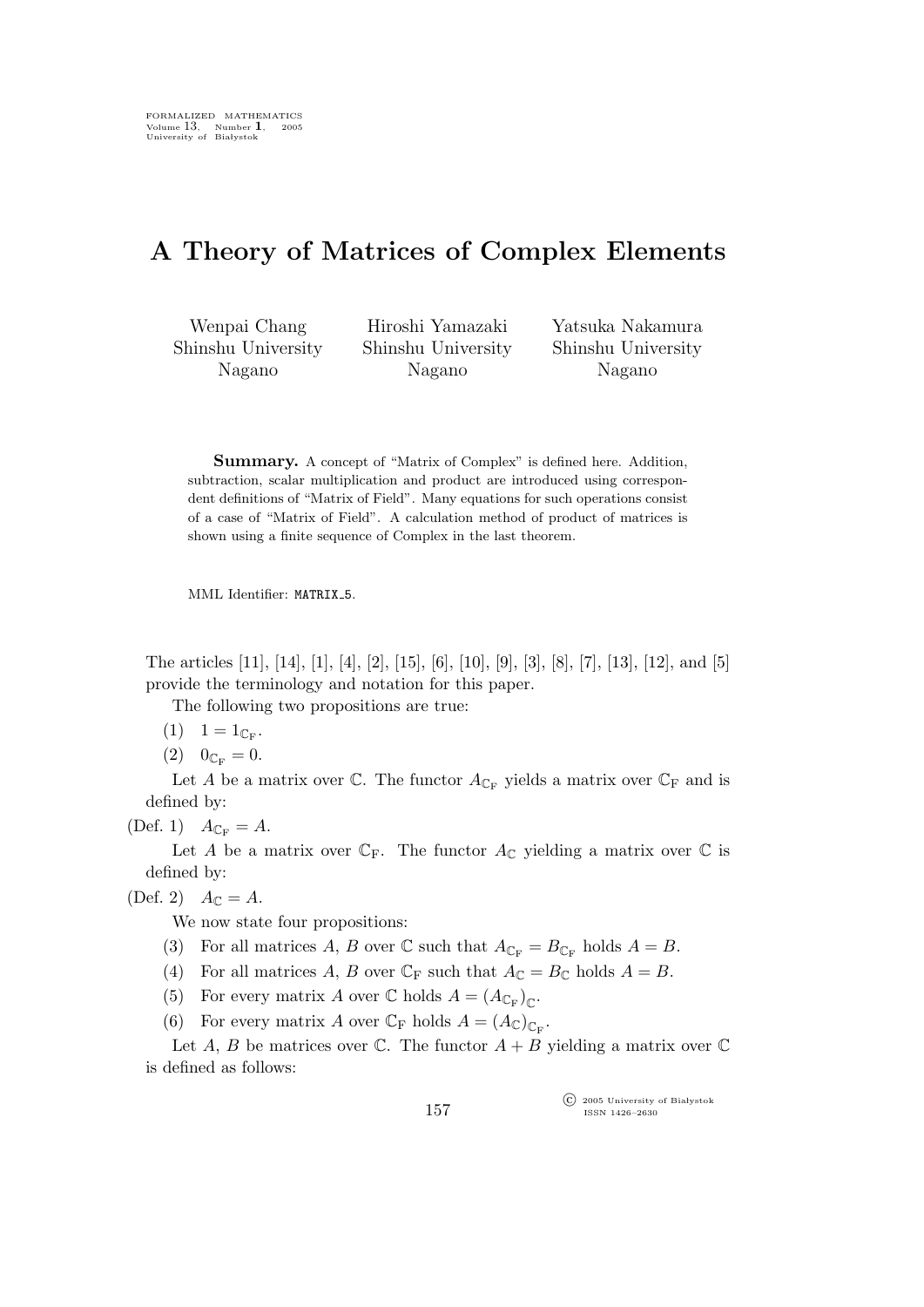(Def. 3)  $A + B = (A_{\mathbb{C}_F} + B_{\mathbb{C}_F})_{\mathbb{C}}$ .

Let A be a matrix over  $\mathbb C$ . The functor  $-A$  yielding a matrix over  $\mathbb C$  is defined as follows:

(Def. 4)  $-A = (-A_{\mathbb{C}_F})_{\mathbb{C}}$ .

Let A, B be matrices over  $\mathbb C$ . The functor  $A-B$  yields a matrix over  $\mathbb C$  and is defined as follows:

$$
(\text{Def. 5}) \quad A - B = (A_{\mathbb{C}_{\mathbb{F}}} - B_{\mathbb{C}_{\mathbb{F}}})_{\mathbb{C}}.
$$

Let A, B be matrices over  $\mathbb C$ . The functor  $A \cdot B$  yielding a matrix over  $\mathbb C$  is defined as follows:

(Def. 6)  $A \cdot B = (A_{\mathbb{C}_F} \cdot B_{\mathbb{C}_F})_{\mathbb{C}}$ .

Let x be a complex number and let A be a matrix over  $\mathbb{C}$ . The functor  $x \cdot A$ yielding a matrix over  $\mathbb C$  is defined as follows:

(Def. 7) For every element  $e_1$  of  $\mathbb{C}_F$  such that  $e_1 = x$  holds  $x \cdot A = (e_1 \cdot A_{\mathbb{C}_F})_{\mathbb{C}}$ .

One can prove the following propositions:

- (7) For every matrix A over  $\mathbb C$  holds len  $A = \text{len}(A_{\mathbb C_F})$  and width  $A =$ width $(A_{\mathbb{C}_{\mathrm{F}}}).$
- (8) For every matrix A over  $\mathbb{C}_{\mathbb{F}}$  holds len  $A = \text{len}(A_{\mathbb{C}})$  and width  $A =$ width $(A_{\mathbb{C}})$ .
- (9) For every matrix M over  $\mathbb C$  such that len  $M > 0$  holds  $M = M$ .
- (10) For every field K and for every matrix M over K holds  $1_K \cdot M = M$ .
- (11) For every matrix M over  $\mathbb C$  holds  $1 \cdot M = M$ .
- (12) For every field K and for all elements  $a, b$  of K and for every matrix M over K holds  $a \cdot (b \cdot M) = (a \cdot b) \cdot M$ .
- (13) For every field  $K$  and for all elements  $a, b$  of  $K$  and for every matrix  $M$ over K holds  $(a + b) \cdot M = a \cdot M + b \cdot M$ .
- (14) For every matrix M over C holds  $M + M = 2 \cdot M$ .
- (15) For every matrix M over  $\mathbb C$  holds  $M + M + M = 3 \cdot M$ .

Let  $n, m$  be natural numbers. The functor  $\sqrt{ }$  $\overline{\mathcal{L}}$  $0 \ldots 0$  $\left(\begin{array}{cc} \lambda_1 & 1 \end{array}\right)$  $0 \ldots 0$  $\setminus$  $\Big\}$  $n \times m$  $\mathbb{C}$ yields a

matrix over  $\mathbb C$  and is defined by:

$$
\text{(Def. 8)}\quad \left(\begin{array}{cccc} 0 & \ldots & 0 \\ \vdots & \ddots & \vdots \\ 0 & \ldots & 0 \end{array}\right)_{\mathbb{C}}^{n \times m} = \left(\left(\begin{array}{cccc} 0 & \ldots & 0 \\ \vdots & \ddots & \vdots \\ 0 & \ldots & 0 \end{array}\right)_{\mathbb{C}_{\mathrm{F}}}^{n \times m} \right)\;.
$$

One can prove the following propositions: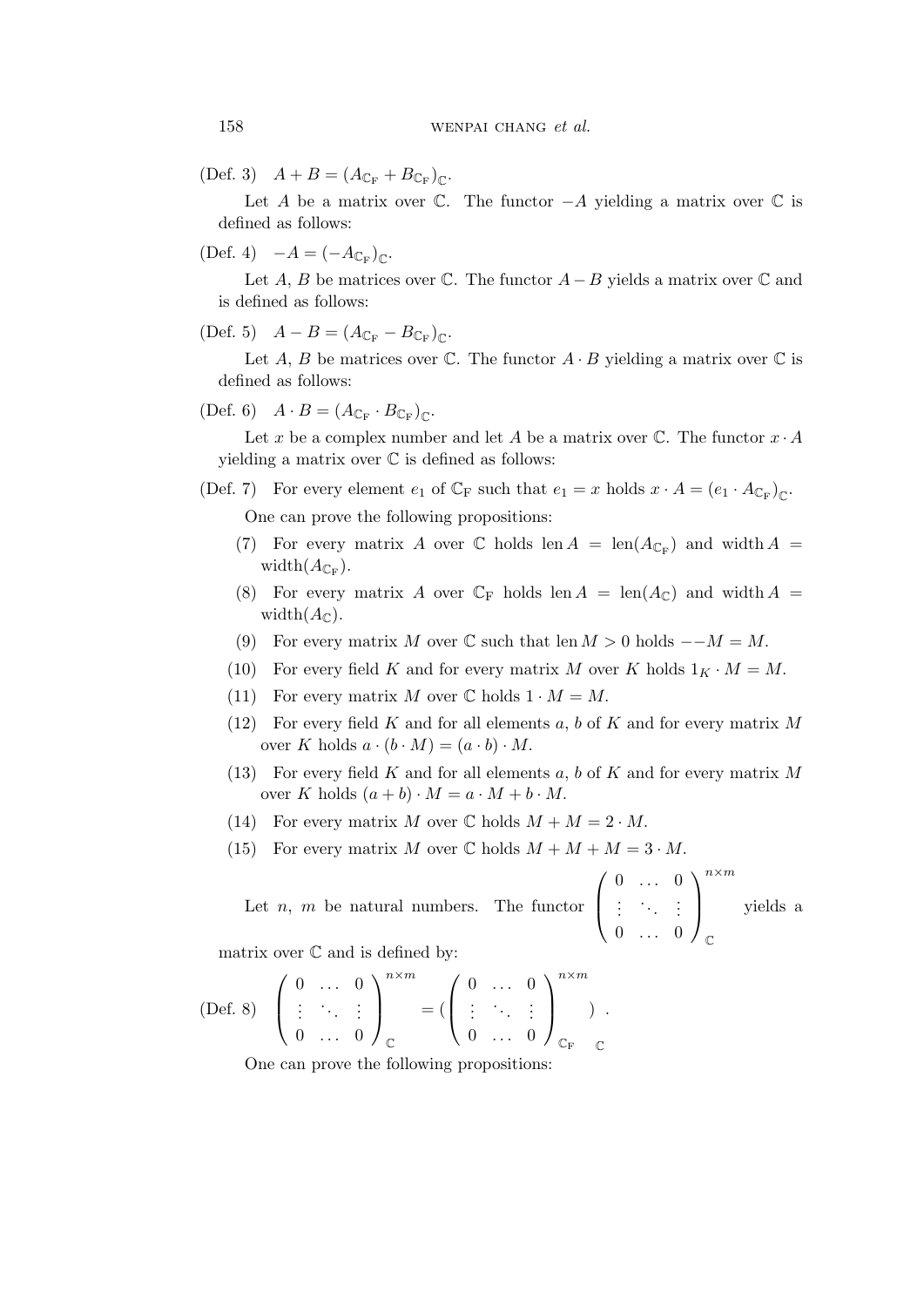$0 \ldots 0$ .<br>.<br>.<br>.  $0 \ldots 0$   $\setminus$ 

 $n \times m$ 

 $\mathbb{C}$   $\mathbb{C}_{\mathrm{F}}$ 

 $\Big\}$ 

(16) For all natural numbers  $n$ ,  $\sqrt{ }$  $\left\{ \right.$ 

 $\sqrt{ }$  $\overline{ }$  $0 \ldots 0$  $\left(\begin{array}{cc} \lambda_1 & 1 \end{array}\right)$  $0 \ldots 0$  $\setminus$  $\Big\}$  $n \times m$  $\mathbb{C}_{\text{F}}$ .

- (17) For every matrix M over C such that len  $M > 0$  holds  $M + -M =$  $\sqrt{ }$  $\overline{ }$  $0 \ldots 0$  $\left(\begin{array}{cc} \lambda_1 & 1 \end{array}\right)$  $0 \ldots 0$  $\setminus$  $\Big\}$  $(\text{len }M) \times (\text{width }M)$  $\mathbb{C}$ .
- (18) For every matrix M over C such that len  $M > 0$  holds  $M M =$  $\sqrt{ }$  $\left\lfloor \right\rfloor$  $0 \ldots 0$  $\left(\begin{array}{cc} \lambda_1 & 1 \end{array}\right)$  $0 \ldots 0$  $\setminus$  $\Big\}$  $(\text{len }M) \times (\text{width }M)$  $\mathbb{C}$ .
- (19) For all matrices  $M_1$ ,  $M_2$ ,  $M_3$  over  $\mathbb C$  such that len  $M_1 = \text{len }M_2$  and len  $M_2$  = len  $M_3$  and width  $M_1$  = width  $M_2$  and width  $M_2$  = width  $M_3$ and len  $M_1 > 0$  and  $M_1 + M_3 = M_2 + M_3$  holds  $M_1 = M_2$ .
- (20) For all matrices  $M_1$ ,  $M_2$  over  $\mathbb C$  such that len  $M_2 > 0$  holds  $M_1 M_2 =$  $M_1 + M_2$ .
- (21) For all matrices  $M_1$ ,  $M_2$  over  $\mathbb C$  such that len  $M_1 = \text{len }M_2$  and width  $M_1$  = width  $M_2$  and len  $M_1 > 0$  and  $M_1 = M_1 + M_2$  holds  $M_2 =$  $\sqrt{ }$  $\overline{\mathcal{L}}$  $0 \ldots 0$  $\left(\begin{array}{cc} \lambda_1 & 1 \end{array}\right)$  $0 \ldots 0$  $\setminus$  $\Big\}$  $\mathbb{C}$ .
- (22) For all matrices  $M_1$ ,  $M_2$  over C such that len  $M_1$  = len  $M_2$ and width  $M_1$  = width  $M_2$  and len  $M_1 > 0$  and  $M_1 - M_2 =$  $\sqrt{ }$  $\overline{ }$  $0 \ldots 0$  $\left(\begin{array}{cc} 1 & 1 \\ 1 & 1 \end{array}\right)$  $0 \ldots 0$  $\setminus$  $\Big\}$  $\mathbb{C}$ holds  $M_1 = M_2$ .
- (23) For all matrices  $M_1$ ,  $M_2$  over C such that len  $M_1$  = len  $M_2$ and width  $M_1$  = width  $M_2$  and len  $M_1 > 0$  and  $M_1 + M_2 =$  $\sqrt{ }$  $\overline{ }$  $0 \ldots 0$  $\left(\begin{array}{cc} 1 & 1 \\ 1 & 1 \end{array}\right)$  $0 \ldots 0$  $\setminus$  $\Big\}$  $\mathbb{C}$ holds  $M_2 = -M_1$ .

(24) For all natural numbers n, m such that  $n > 0$  holds

=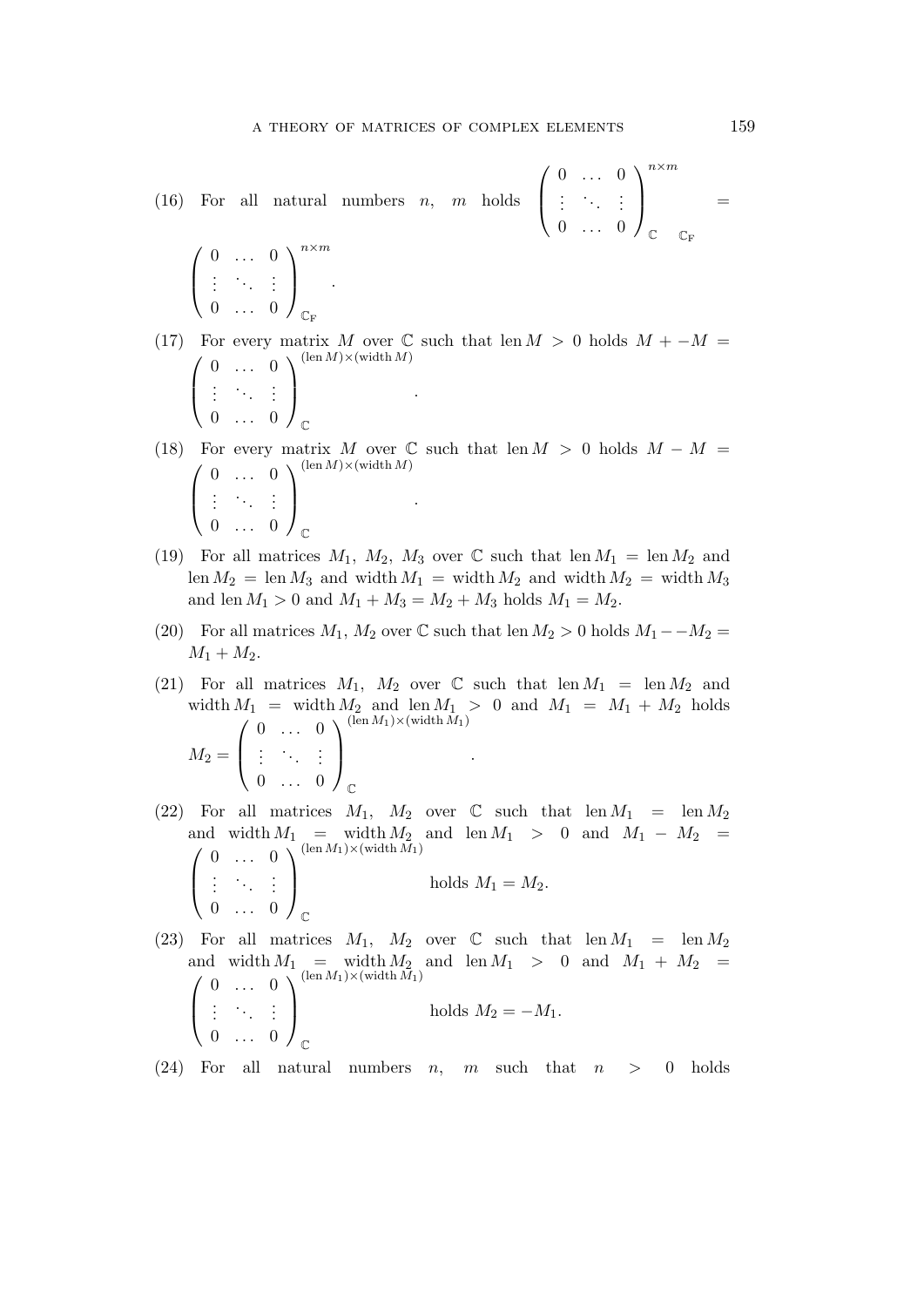160 wenpal change et al.

$$
-\left(\begin{array}{cccc} 0 & \ldots & 0 \\ \vdots & \ddots & \vdots \\ 0 & \ldots & 0 \end{array}\right)_{\mathbb{C}}^{n \times m} = \left(\begin{array}{cccc} 0 & \ldots & 0 \\ \vdots & \ddots & \vdots \\ 0 & \ldots & 0 \end{array}\right)_{\mathbb{C}}^{n \times m}.
$$

- (25) For all matrices  $M_1$ ,  $M_2$  over  $\mathbb C$  such that len  $M_1 = \text{len }M_2$  and width  $M_1$  = width  $M_2$  and len  $M_1 > 0$  and  $M_2 - M_1 = M_2$  holds  $M_1 =$  $\sqrt{ }$  $\overline{\mathcal{L}}$  $0 \ldots 0$  $\left(\begin{array}{cc} \lambda_1 & 1 \end{array}\right)$  $0 \ldots 0$  $\setminus$  $\Big\}$  $(\operatorname{len} M_1) \times (\operatorname{width} \overline{M}_1)$  $\mathbb{C}$ .
- (26) For all matrices  $M_1$ ,  $M_2$  over  $\mathbb C$  such that len  $M_1 = \text{len } M_2$  and width  $M_1 =$  width  $M_2$  and len  $M_1 > 0$  holds  $M_1 = M_1 - (M_2 - M_2)$ .
- (27) For all matrices  $M_1$ ,  $M_2$  over  $\mathbb C$  such that len  $M_1 = \text{len }M_2$  and width  $M_1 =$  width  $M_2$  and len  $M_1 > 0$  holds  $-(M_1 + M_2) = -M_1 + -M_2$ .
- (28) For all matrices  $M_1$ ,  $M_2$  over  $\mathbb C$  such that len  $M_1 = \text{len } M_2$  and width  $M_1 =$  width  $M_2$  and len  $M_1 > 0$  holds  $M_1 - (M_1 - M_2) = M_2$ .
- (29) For all matrices  $M_1$ ,  $M_2$ ,  $M_3$  over C such that len  $M_1 = \text{len } M_2$  and len  $M_2$  = len  $M_3$  and width  $M_1$  = width  $M_2$  and width  $M_2$  = width  $M_3$ and len  $M_1 > 0$  and  $M_1 - M_3 = M_2 - M_3$  holds  $M_1 = M_2$ .
- (30) For all matrices  $M_1$ ,  $M_2$ ,  $M_3$  over C such that len  $M_1 = \text{len } M_2$  and len  $M_2$  = len  $M_3$  and width  $M_1$  = width  $M_2$  and width  $M_2$  = width  $M_3$ and len  $M_1 > 0$  and  $M_3 - M_1 = M_3 - M_2$  holds  $M_1 = M_2$ .
- (31) For all matrices  $M_1$ ,  $M_2$ ,  $M_3$  over  $\mathbb C$  such that len  $M_2 = \text{len }M_3$  and width  $M_2$  = width  $M_3$  and width  $M_1$  = len  $M_2$  and len  $M_1 > 0$  and len  $M_2 > 0$  holds  $M_1 \cdot (M_2 + M_3) = M_1 \cdot M_2 + M_1 \cdot M_3$ .
- (32) For all matrices  $M_1$ ,  $M_2$ ,  $M_3$  over  $\mathbb C$  such that len  $M_2 = \text{len }M_3$  and width  $M_2$  = width  $M_3$  and len  $M_1$  = width  $M_2$  and len  $M_2 > 0$  and len  $M_1 > 0$  holds  $(M_2 + M_3) \cdot M_1 = M_2 \cdot M_1 + M_3 \cdot M_1$ .
- (33) For all matrices  $M_1$ ,  $M_2$  over  $\mathbb C$  such that len  $M_1 = \text{len }M_2$  and width  $M_1 =$  width  $M_2$  holds  $M_1 + M_2 = M_2 + M_1$ .
- (34) For all matrices  $M_1$ ,  $M_2$ ,  $M_3$  over  $\mathbb C$  such that len  $M_1 = \text{len }M_2$  and len  $M_1$  = len  $M_3$  and width  $M_1$  = width  $M_2$  and width  $M_1$  = width  $M_3$ holds  $(M_1 + M_2) + M_3 = M_1 + (M_2 + M_3).$
- (35) For every matrix M over C such that  $len M > 0$  holds  $M +$  $\sqrt{ }$  $\overline{ }$  $0 \ldots 0$  $\left(\begin{array}{cc} 1 & 1 \\ 1 & 1 \end{array}\right)$  $0 \ldots 0$  $\setminus$  $\Big\}$  $(\text{len }M) \times (\text{width }M)$  $\mathbb{C}$  $= M$ .
- (36) Let K be a field, b be an element of K, and  $M_1$ ,  $M_2$  be matrices over K. If len  $M_1 = \text{len } M_2$  and width  $M_1 = \text{width } M_2$  and len  $M_1 > 0$ , then  $b \cdot (M_1 + M_2) = b \cdot M_1 + b \cdot M_2.$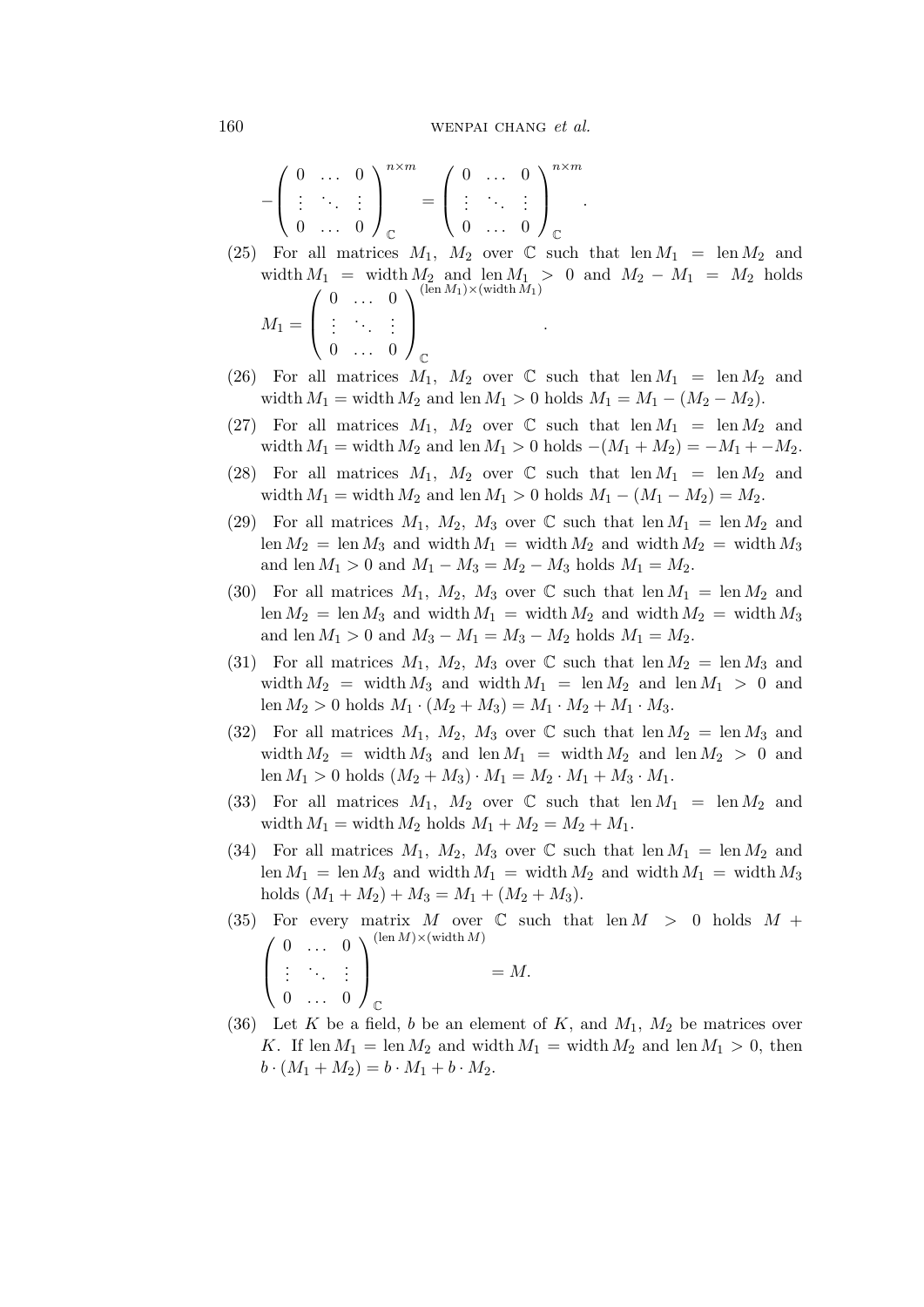- (37) Let  $M_1$ ,  $M_2$  be matrices over  $\mathbb C$  and a be a complex number. If len  $M_1 =$ len  $M_2$  and width  $M_1$  = width  $M_2$  and len  $M_1 > 0$ , then  $a \cdot (M_1 + M_2)$  =  $a \cdot M_1 + a \cdot M_2$ .
- (38) For every field K and for all matrices  $M_1$ ,  $M_2$  over K such that width  $M_1 = \text{len } M_2$  and len  $M_1 > 0$  and len  $M_2 > 0$  holds  $\sqrt{ }$  $\overline{ }$  $0 \ldots 0$  $\left(\begin{array}{cc} 1 & 1 \\ 1 & 1 \end{array}\right)$  $0 \ldots 0$  $\setminus$  $\Big\}$  $(\text{len }M_1) \times (\text{width }M_1)$ K  $\cdot M_2 =$  $\sqrt{ }$  $\overline{ }$  $0 \ldots 0$ .<br>.<br>.<br>.  $0 \ldots 0$  $\setminus$  $\Big\}$  $(\operatorname{len}\tilde{M}_1)\times(\operatorname{width}M_2)$ K .
- (39) For all matrices  $M_1$ ,  $M_2$  over  $\mathbb C$  such that width  $M_1 = \text{len } M_2$  and len  $M_1 > 0$  and len  $M_2 > 0$  holds  $\sqrt{ }$  $\overline{ }$  $0 \ldots 0$  $\left(\begin{array}{cc} \lambda_1 & 1 \end{array}\right)$  $0 \ldots 0$  $\setminus$  $\overline{\phantom{a}}$  $(\text{len }M_1)\times(\text{width }M_1)$  $\mathbb{C}$  $\cdot M_2 =$  $\sqrt{ }$  $\overline{ }$  $0 \ldots 0$  $\left(\begin{array}{cc} 1 & 1 \\ 1 & 1 \end{array}\right)$  $0 \ldots 0$  $\setminus$  $\Big\}$  $(\text{len }M_1)\times(\text{width }M_2)$ .
- (40) For every field K and for every matrix  $M_1$  over K such that len  $M_1 > 0$  $\sqrt{ }$  $0 \ldots 0$  $\setminus$  $(\text{len }M_1)\times(\text{width }M_1)$

.

holds  $0_K \cdot M_1 =$  $\overline{ }$ .<br>.<br>.<br>.  $0 \ldots 0$  $\Big\}$ K

 $\mathbb{C}$ 

(41) For every matrix  $M_1$  over  $\mathbb C$  such that len  $M_1 > 0$  holds  $0 \cdot M_1 =$  $\sqrt{ }$  $\overline{ }$  $0 \ldots 0$  $\left(\begin{array}{cc} \lambda_1 & 1 \end{array}\right)$  $0 \ldots 0$  $\setminus$  $\Big\}$  $(\text{len }M_1)\times(\text{width }M_1)$  $\mathbb{C}$ .

Let s be a finite sequence of elements of  $\mathbb C$  and let k be a natural number. Then  $s(k)$  is an element of  $\mathbb{C}$ .

We now state the proposition

(42) Let i, j be natural numbers and  $M_1$ ,  $M_2$  be matrices over  $\mathbb{C}$ . Suppose len  $M_1 > 0$  and len  $M_2 > 0$  and width  $M_1 = \text{len } M_2$  and  $1 \leq i$  and  $i \leq j$ len  $M_1$  and  $1 \leq j$  and  $j \leq$  width  $M_2$ . Then there exists a finite sequence s of elements of  $\mathbb C$  such that len  $s = \text{len } M_2$  and  $s(1) = (M_1 \circ (i, 1)) \cdot (M_2 \circ (1, j))$ and for every natural number k such that  $1 \leq k$  and  $k < \text{len } M_2$  holds  $s(k+1) = s(k) + (M_1 \circ (i, k+1)) \cdot (M_2 \circ (k+1, j)).$ 

## **REFERENCES**

- [1] Grzegorz Bancerek. The ordinal numbers. Formalized Mathematics, 1(1):91–96, 1990.
- [2] Grzegorz Bancerek and Krzysztof Hryniewiecki. Segments of natural numbers and finite sequences. Formalized Mathematics,  $1(1):107-114$ , 1990.
- [3] Czesław Byliński. The complex numbers. Formalized Mathematics, 1(3):507–513, 1990.